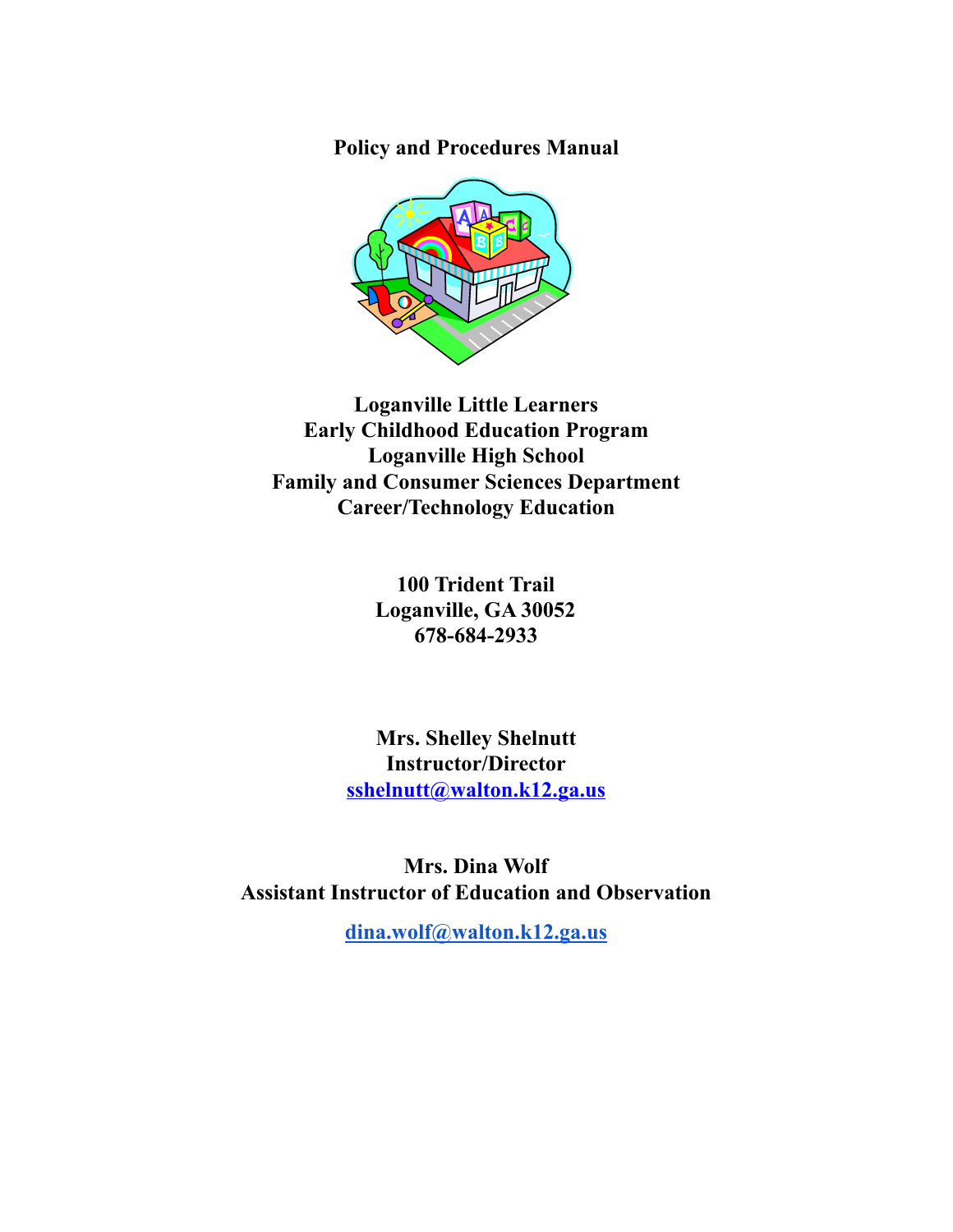# **Purpose and Goals**

- To provide a laboratory for high school students who have a genuine interest in children and are dedicated to helping educate preschoolers with the best resources available.
- To provide an environment that will enrich the growth and development of the preschool children involved. This includes the child's physical-motor, intellectual-cognitive, and personal-social-emotional development.

# **Welcome to the Loganville Little Learners' Preschool**

During the first few weeks of school, don't be disturbed if your child:

- is shy and clings to you,
- is aggressive and won't share,
- hits and refuses to take turns,
- tires easily and cries a great deal,
- resists using the school bathroom, has accidents,
- doesn't talk much about what happened at school.

These are all symptoms of tension and stress in a new situation, and will disappear as your child becomes used to the teachers, other children and the classroom routines. Be sympathetic and supportive. Some research suggests that it takes children this age up to 8 weeks to fully adjust to a major change.

YOU can help by:

- Not pushing the child to conform to routines without time to adjust
- Allowing time for personal routine, a nourishing breakfast and a pleasant, safe ride to school
- Having a cheerful, positive attitude as the child leaves you, either at home or at school, such as: "Goodbye, I'll see you later!"
- Encouraging talk about school by asking specific questions, such as: "Did you play with the today?" rather than "What did you do today?"

Remember always, the more relaxed the parent, the more relaxed the child.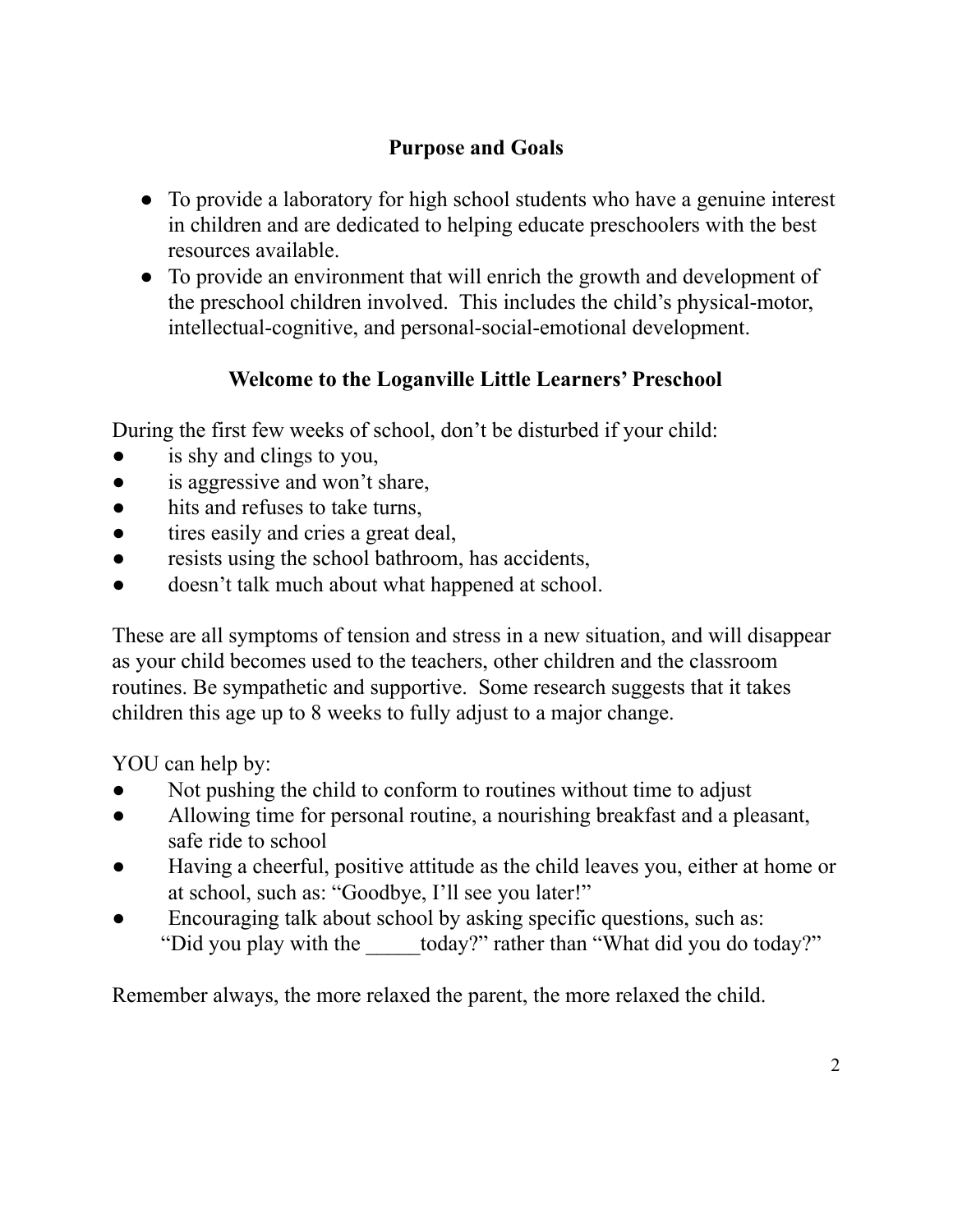## **Philosophy of the Loganville High School ECE Program**

We believe that children learn by doing. Through active interaction with their environment, children make observations and learn concepts, continually adding pieces of information to what they already know. Using developmentally appropriate practices as established by the National Association for the Education of Young Children (NAEYC), we provide a positive, nurturing environment which encourages children to become enthusiastic, lifelong learners. Recognizing that children develop socially, intellectually, emotionally, physically, and morally in predictable stages, we seek to meet the child on his or her level and move forward. Discovery, exploration, and repetition are some of the teaching methods utilized to promote successful learning. We create a comfortable place for preschoolers to build social skills and kindergarten readiness skills in a school setting.

## OBJECTIVES FOR PRESCHOOL CHILDREN

To continue development of:

- A sense of trust
- Initiative
- Autonomy/independence
- Self-expression
- Self-awareness
- Creativity
- To make a more gradual transition from home to school
- To become familiar with group setting
- To enjoy being a part of a group
- To create an interest and joy in learning
- To gain power and control over one's own body
- To form pleasurable friendships with peers and adults
- To realize that school, like home, is a place where one can be loved, feel secure, and be cared for and protected
- To become more aware of one's self as a worthwhile individual
- Readiness skills in language, math, art, science, dramatic play, music, and movement
- Preparation for an easy transition to Kindergarten

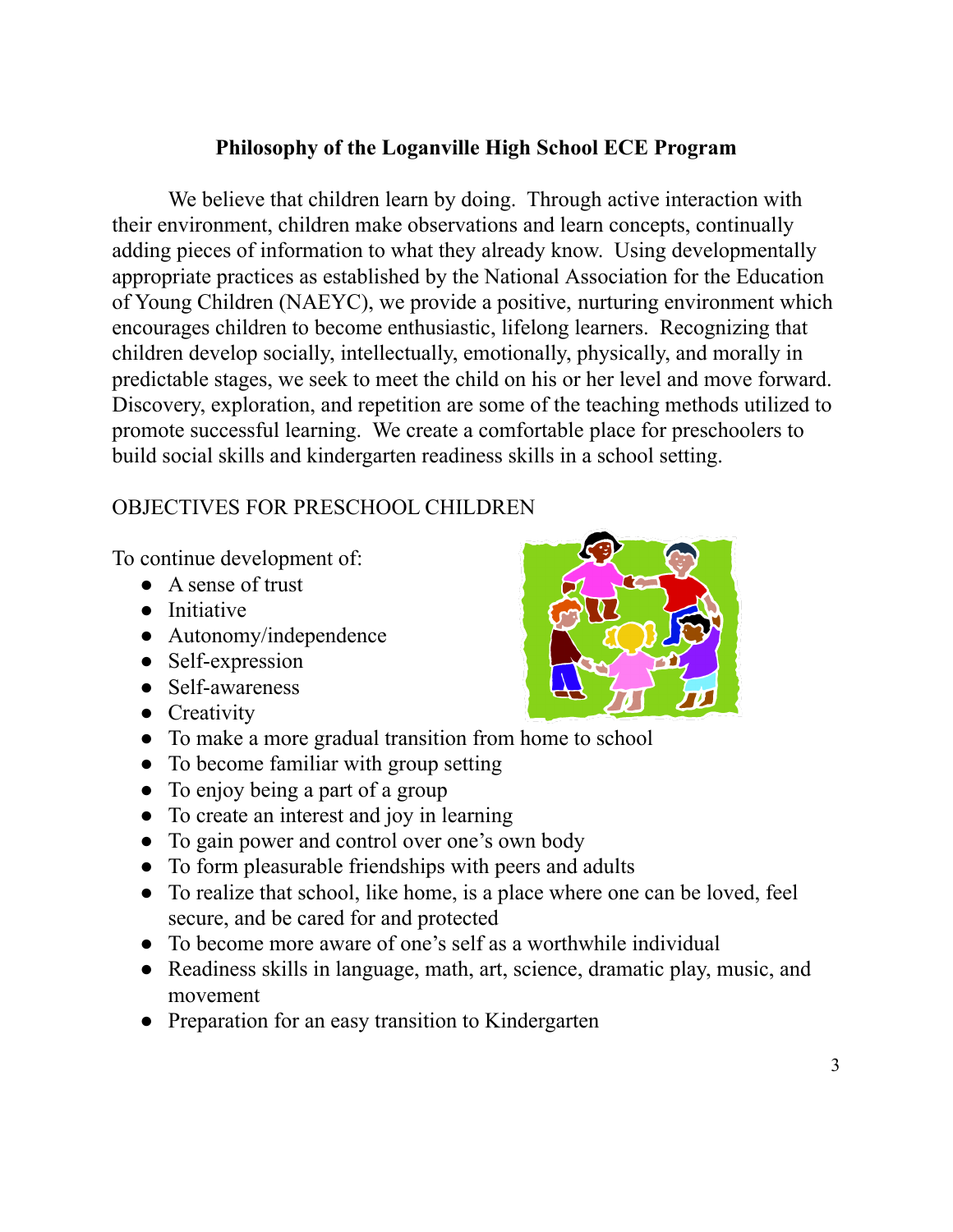### **Philosophy of Language Development**

Preschool is such an exciting time for children and their caregivers. These children are on the brink of a long journey of formal education. I feel great pride that you chose us to help prepare your child for this wonderful adventure. We are looking forward to this partnership with you.

Here at the Loganville High School Early Childhood Education Program we believe literacy and language development are the foundation for growth in all curriculum areas. Because your child is a beginner, we will focus on letter recognition, sounds, rhyming poetry, and writing skills. In our language rich environment we will have daily time scheduled for specific language arts and read alouds. Many activities will be provided to help your preschooler develop skills needed for reading and writing. These include assembling puzzles; matching shapes and colors; creating patterns with beads or blocks; categorizing objects according to shape, number or size; and dictating stories to the teachers. Some of these activities do not sound much like preparation for reading. However, the necessary skills for reading and writing such as visual discrimination, listening, fine motor skills and eye-hand coordination are deeply embedded in many of our lessons.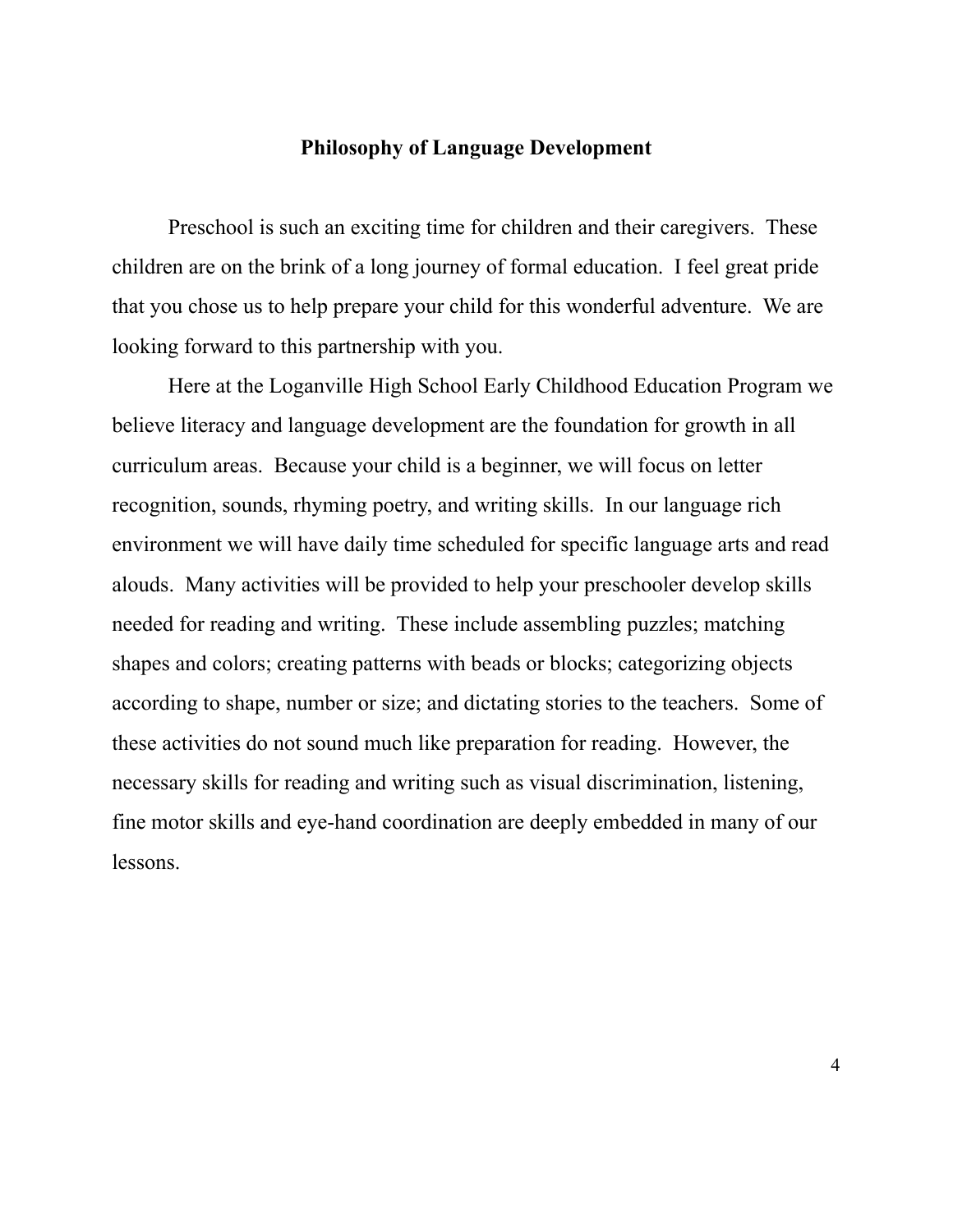Because parental involvement is so important and can make such a difference, the following list gives suggestions to increase success for your child in literacy development:

- Let your child see you read. Give value to reading.
- Set aside sacred time to read to your child daily. It should feel special.
- Read with enthusiasm! Use character voices and expressions.
- Use your finger or the child's finger to follow under the words.
- Teach your child how to handle books properly. Books are important!
- Discuss the pictures. Ask your child what they think will happen next.
- Talk about what words mean. Memorizing sight words is not necessarily reading.
- Let your child sit next to you or on your lap so that he/she may see the text, as well as pictures.

## **Enrollment Process for Loganville High School Child Development Center**

- Loganville High School admits preschoolers regardless of race, religion, color, national or ethnic origin whose parents will accept the policies and regulations of the school system.
	- 1. The maximum number of preschoolers in the program will be held to 15.
	- 2. Once the program is filled for the semester, interested preschoolers' names will be kept on a waiting list according to date and offered openings as they occur.
	- 3. Special needs children shall be given equal consideration for acceptance.
	- 4. Though toilet accidents happen, preschoolers are expected to be toilet trained when preschool begins in order to be admitted to the program.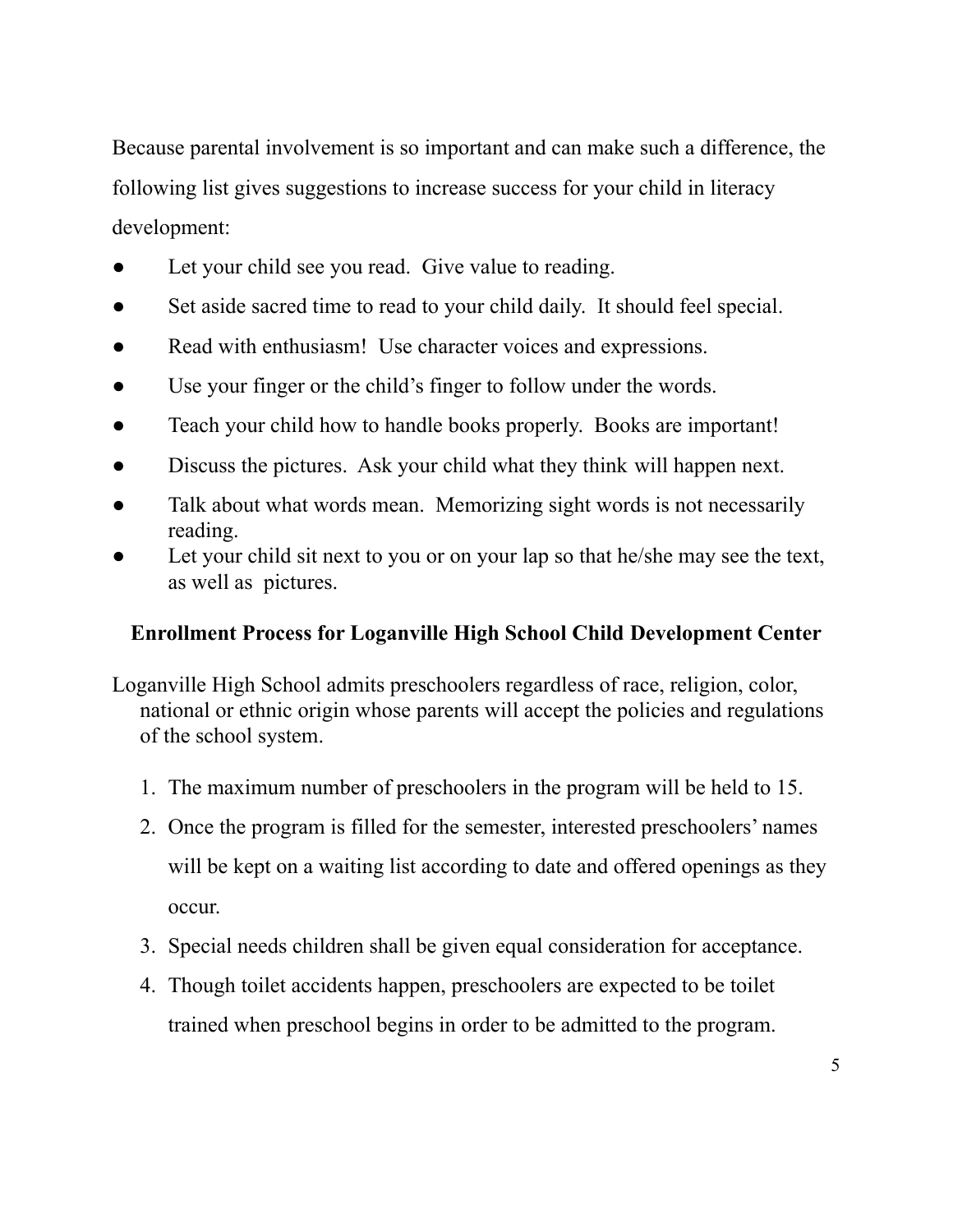#### **Schedule and Hours of Operation**

Preschool will begin five - six weeks after school begins in the fall, with open house occurring approximately one week before opening day. Open house will be held after school instead of at night or during the instructional day. Please understand the necessity of training and CPR/First Aid certification for the teachers in the preschool at the beginning of the school year. We also must take final exams and end-of-course graduation tests into consideration at the end of fall semester and the school year.

Preschool will be in operation from 9:15 a.m. until 2:15 p.m. Tuesday through Friday. Mondays are used for student evaluation, planning, and learning.

#### **Calendar**

We observe the Walton County Public School calendar and follow their schedule for school closings. Our start date and end date are different. We also abide by the decision of WCPS to close schools due to weather. Please be alert to weather conditions while your child is at school. If Walton County should release students early due to weather, LLL will also release students early. If Walton County has a delayed start-day, LLL will be closed for that day. Snow days are not made up. You will be given a schedule with weekly themes of all our intended school days.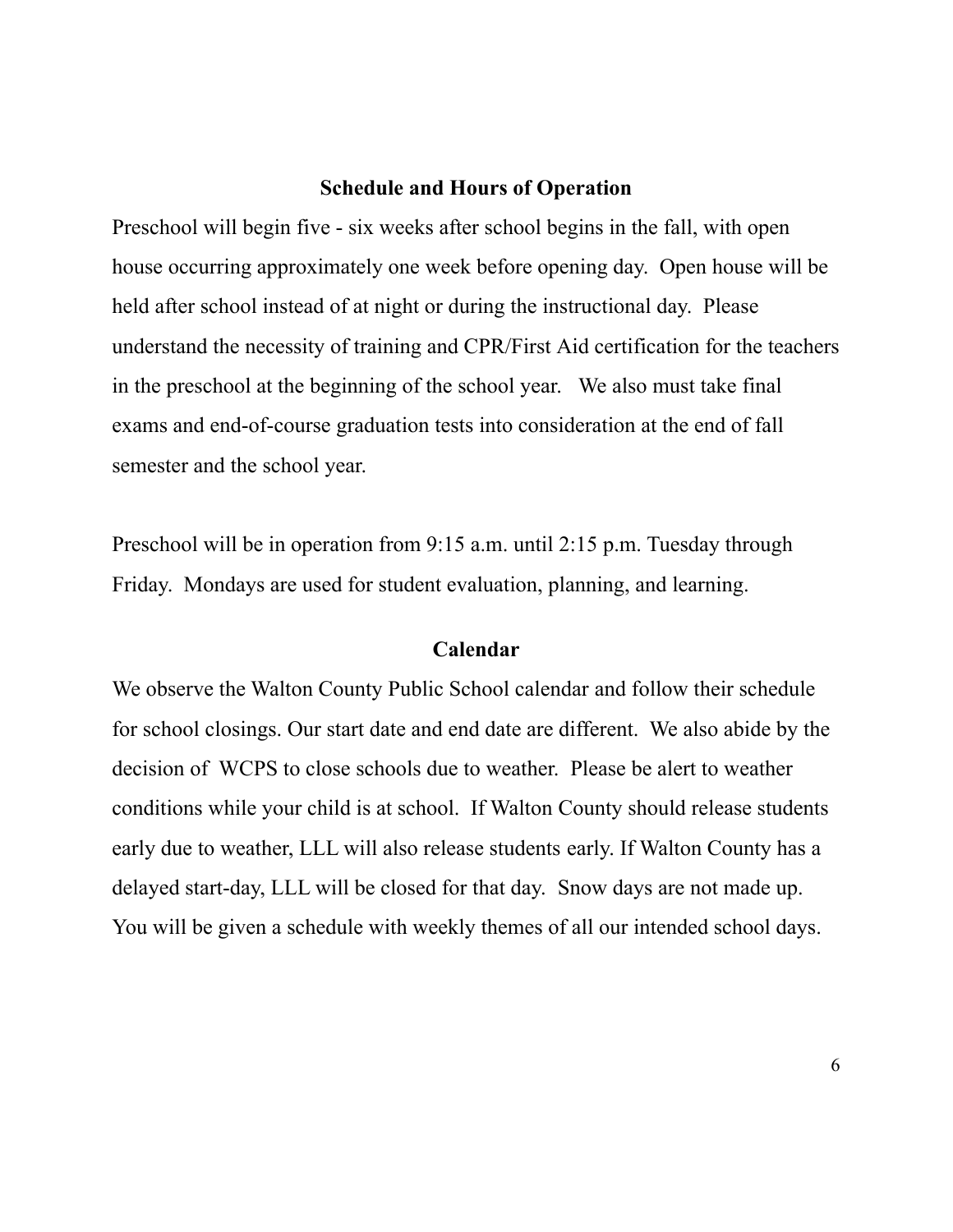#### **Attendance**

It is important that your child attend school each day. This will allow the child to follow a routine and to know what to expect each day. It also sets the example for their following school years. Please call the director at 678-684-2933 to report your child's absence or inform the instructors in advance of absences. The nature of this training program's success relies on the participation of the children.

#### **Inclement Weather or Other Emergency**

If inclement weather or other emergency should force Loganville High School not to open, the preschool will also be closed. Local news stations will be notified for the announcement of closing. If weather or other emergency forces us to close early, a parent or emergency contact will be notified to pick up children.

### **Arrivals and Departures**

Please drop-off and pick up children promptly at the specified time on the schedule. Remain in your car with your child until it is time for the carpool to begin. A teacher will get your child out of the car and escort your child into the preschool. If for any reason you are delayed, please notify Mrs. Shelnut by leaving a message including your phone number, 678-684-2933. After preschool has started, introductory classes have also begun and the door to the preschool will be locked; the high school instructors are not available to leave the classroom.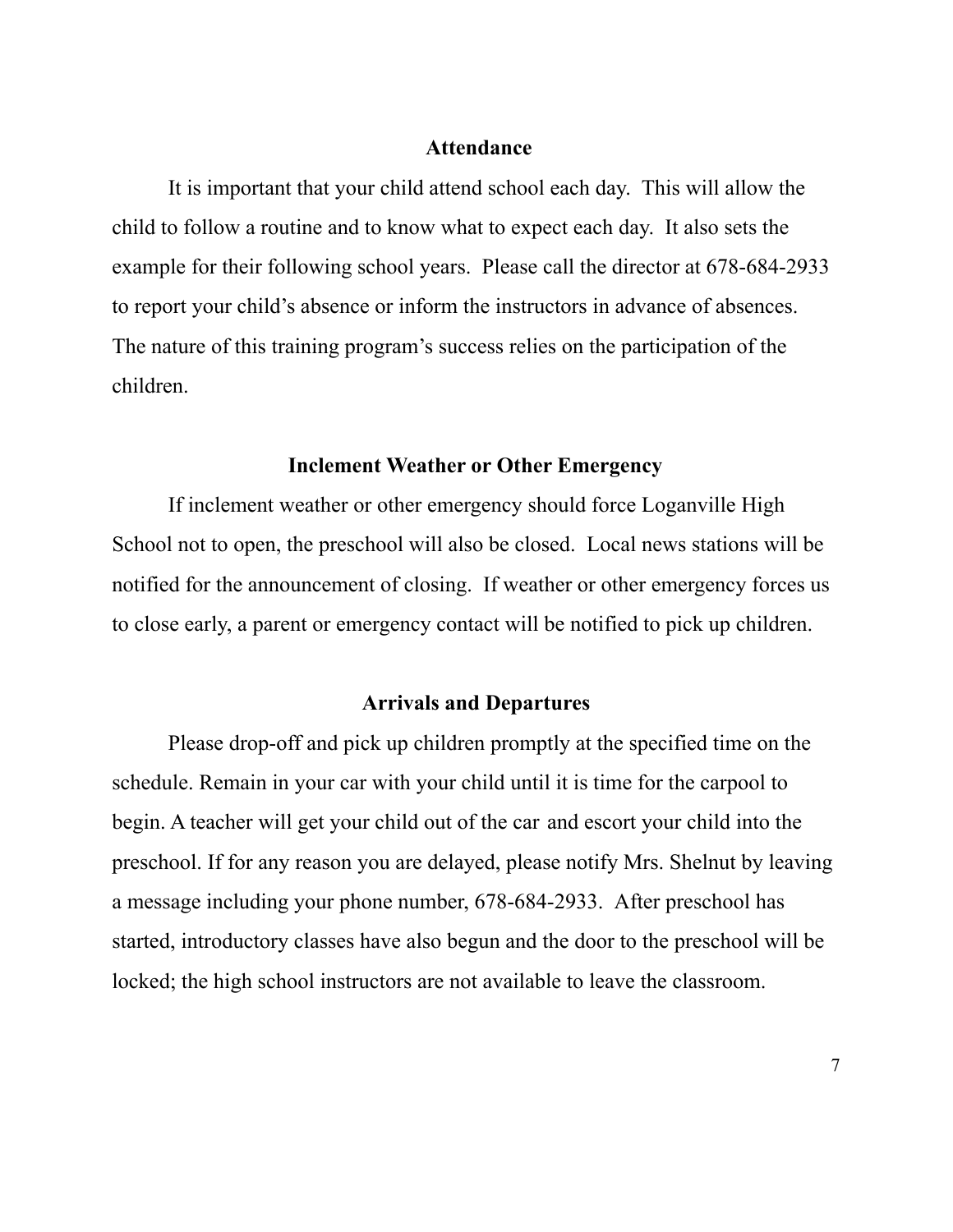Departure will be held in the same manner, a high school teacher will escort your child to your car. It is **your** responsibility to secure your child into a Georgia approved booster seat/car seat. Any person picking up a child must have a Loganville Little Learners car tag and be ready to provide a photo ID. One of our instructors should be notified in writing if someone other than the designated adults will be picking up the child.

### Carpool Notes

- Please make sure that your car is in "park" while children are being loaded and unloaded.
- Please avoid using your cell phone when children are being placed in the car.
- Children will not be placed in the front seat.
- Children should be ready to exit the car as soon as the car door is opened.
- Carpool is not the place to discuss any concerns about your child; please email the Instructor to set up an appointment.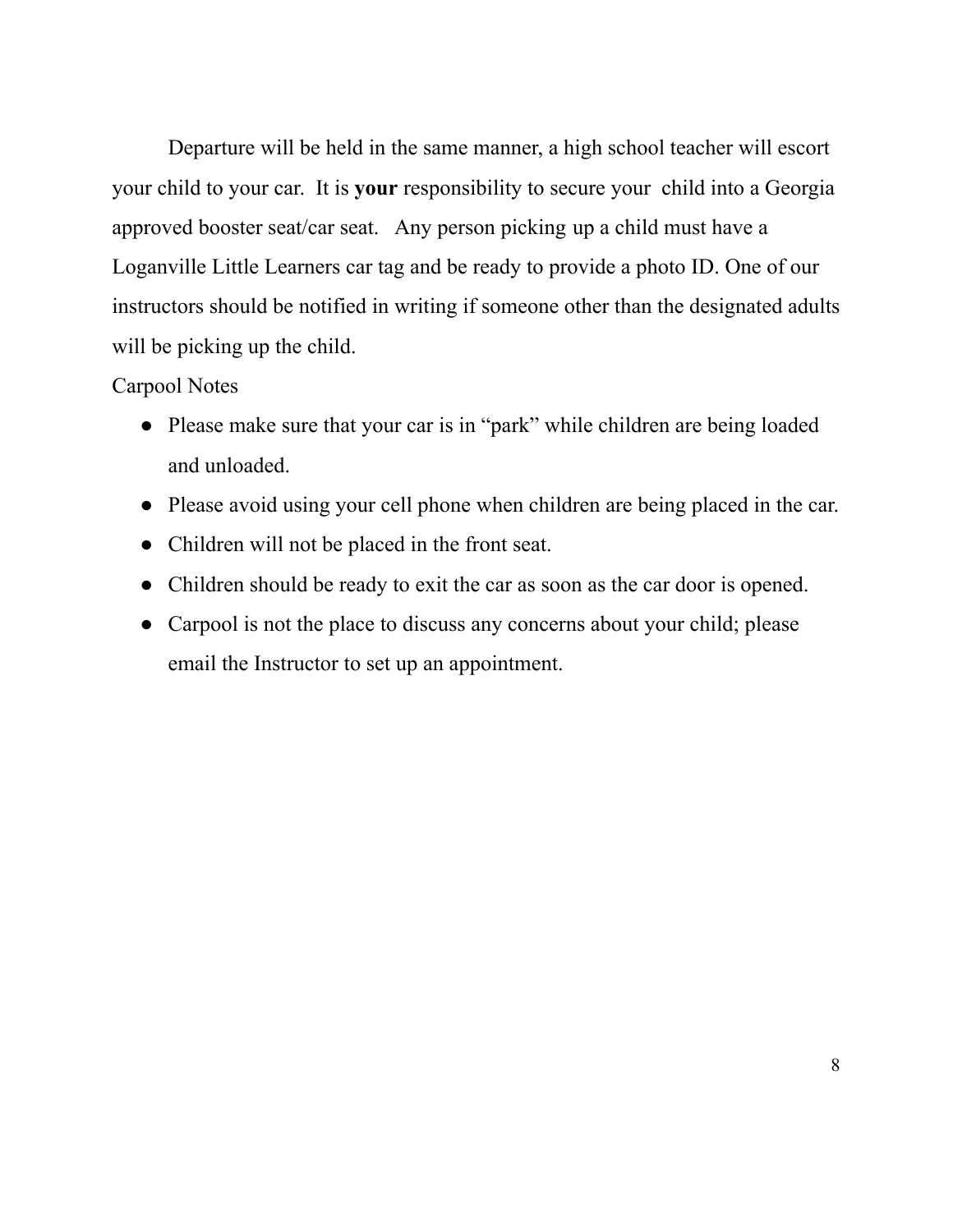### **Clothing**

Because of the wide range of activities at LLL preschool, it is recommended that children be dressed in washable, comfortable clothing. Children are taken outside daily, weather permitting, and should be dressed appropriately for the day's temperature. Physical education will be held daily, during weather 40 degree or less we will have physical education in the gym or classroom. Please send a coat on chilly days and mark coats and sweaters with the child's name.

We prefer that a child never wears flip-flops or shoes that are not securely fastened to the foot. These can be dangerous during PE and/or playground time.

**Please send a change of clothing in case of an accident, to leave here at school**. If wet or soiled clothes are sent home, please return a clean set the next morning.

#### **Service to Parents**

We have a small observation area with two-way mirrors which allow parents to watch as their child interacts with others. Parents are allowed to observe their children as often as they like. Please enter through the school building and do not let your child know you are observing. It is best if your child does not know you are there if you are to see uninhibited behavior. Please do not bring other children with you when you observe. We have a large high school enrollment of introductory students in the classroom either planning lessons or furthering their curriculum knowledge under the instruction of one of the directors. **We ask that all visitors wash their hands at the preschool sink upon entrance.**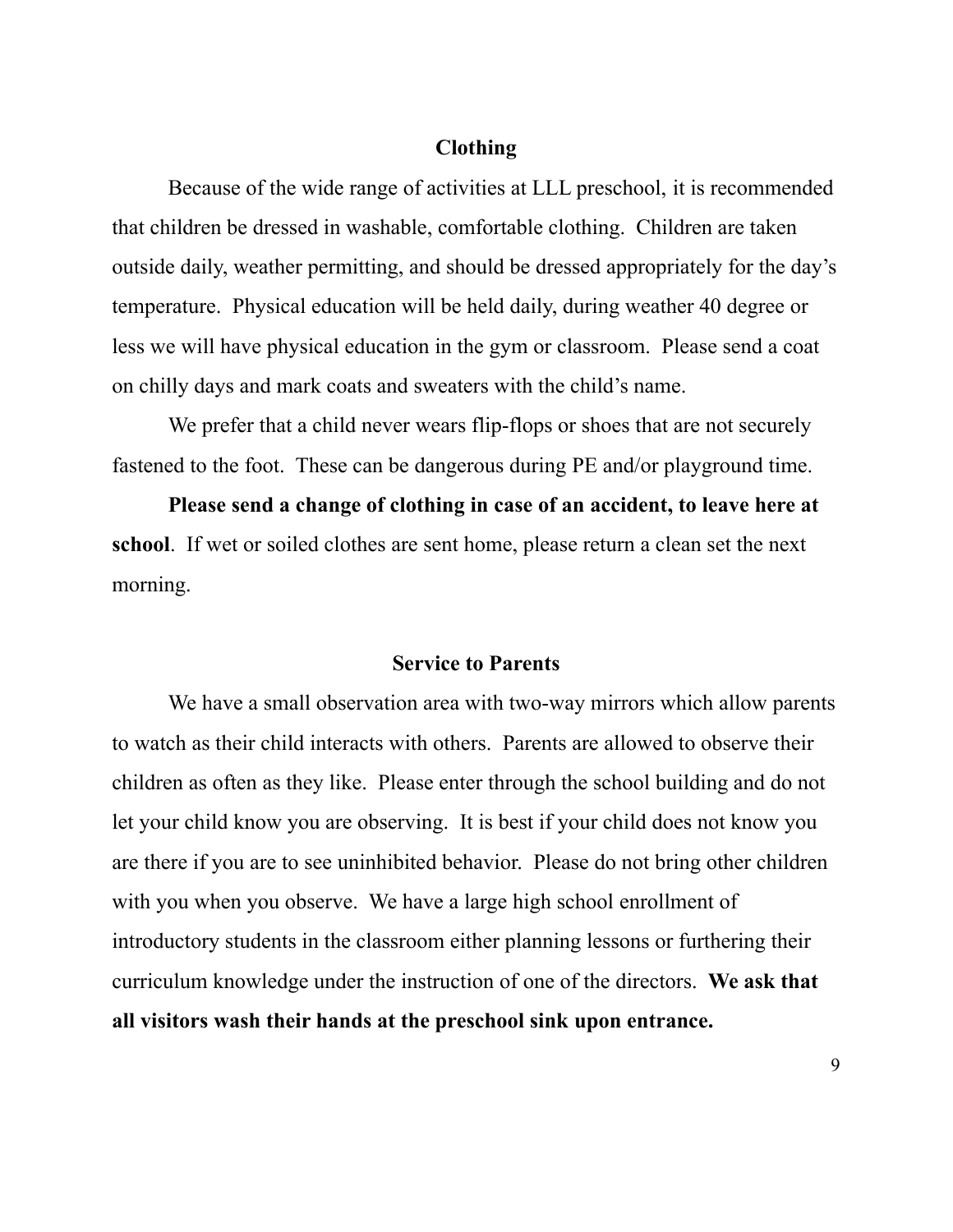#### **Payment of Tuition**

The monthly tuition fee is \$160.00 and is due on the first preschool day of every month. After the 10th you will receive a statement. There will be a \$10 late fee charged after the 10th school day of the month. There will be a \$30 fee for checks that are returned as a result of insufficient funds. After the second returned check, we will only accept cash payments.

LLL preschool depends on tuition payments to operate the preschool and laboratory training environment. Please note that a one month notice is required before taking a student out of our preschool program. Otherwise, tuition is due.

#### **Termination**

If you plan to discontinue your child's enrollment at Loganville High School Child Development Center, please notify the director immediately. Children on the waiting list need to be contacted as soon as possible.

Loganville High School Child Development Center and Loganville High administration reserves the right to dismiss children in this program who behave consistently inappropriately or whose family members behave inappropriately toward staff or other parents. Any child will be dismissed if he/she presents endangerment to him/herself, other children, or staff. Dismissal reasons may include but are not limited to safety and learning. Services may be terminated if the child's behavior requires more attention than our laboratory training environment allows, thus resulting in the neglect of other children and the program goals.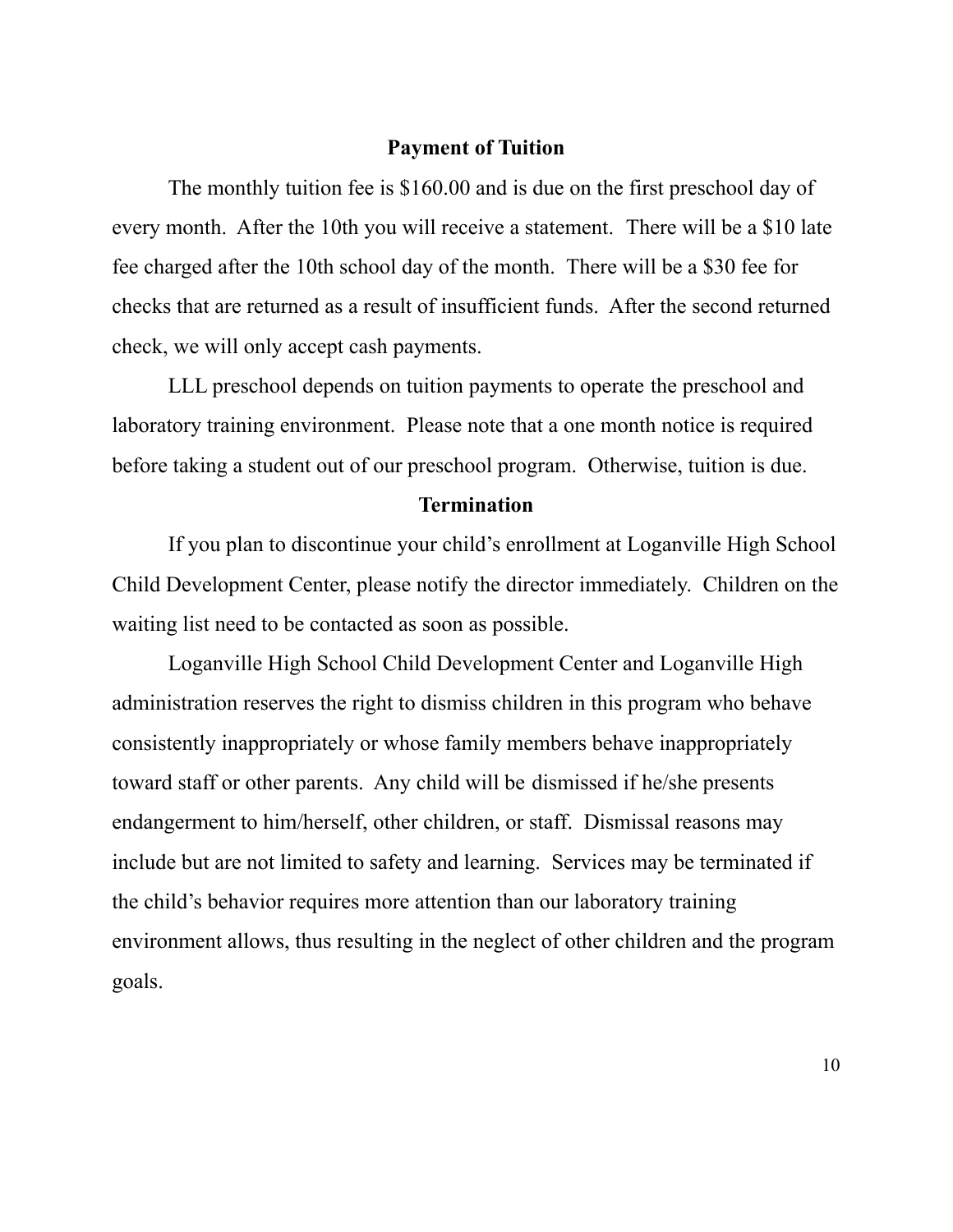### **General Rules**

- 1. Parents must agree and fully support, verbally and in action, all school policies, teachers, administrators, school board policies and procedures, including all discipline procedures. This includes fully cooperating with the teachers and administrative staff of the Loganville High School Early Childhood Education Program.
- 2. Important messages must be written to the staff, not given verbally.
- 3. Toys should be left at home unless requested for use with a scheduled activity. Exceptions may be made for special "security" possessions.
- 4. We will send a folder home everyday in the child's backpack. Please read all newsletters, and other handouts for important announcements.
- 5. Keep the staff informed of any important changes in the home that may affect the child's behavior at school.
- 6. Children are expected to be obedient to all school staff members.
- 7. Common courtesy and respect for other people must be shown at all times.
- 8. Rough housing, including wrestling and karate-type play is prohibited for the protection of children and teachers.
- 9. If you should have any changes in address, phone, or emergency contact please notify the director immediately.
- 10.Students must be fully potty trained. Students having regular accidents will be sent home as the preschool cannot change soiled clothing. Students will have time at home to work towards this goal and may return when parents have agreed that the child is fully potty trained.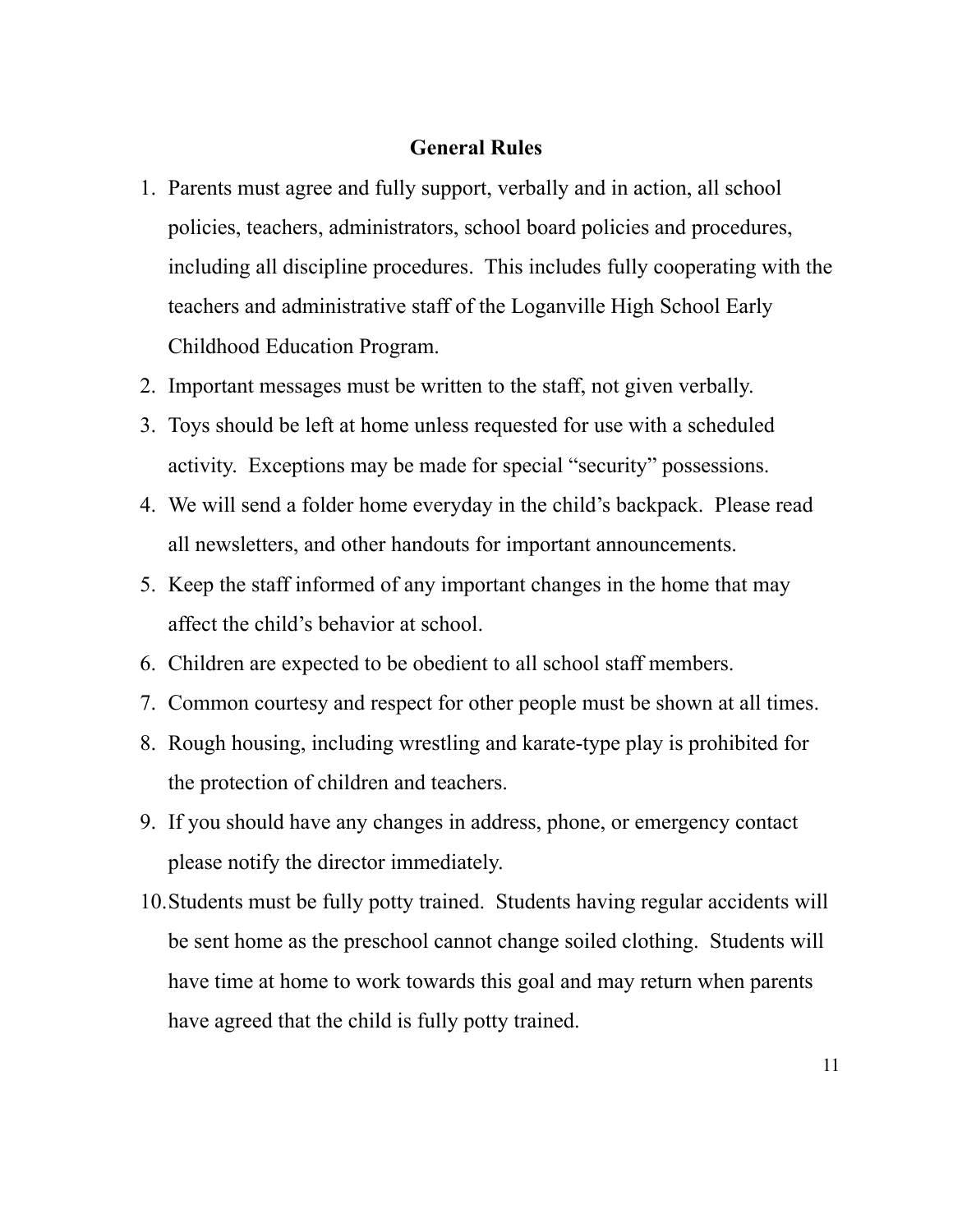## **DISCIPLINE POLICY**

In disciplining our students we use positive guidance. The following steps will be taken in order to assist children in learning how to solve problems they encounter at preschool.

### **Modifying Instruction and Environment**

When a behavior problem arises in the classroom, our first step is to modify the instruction and the environment. Often problematic behavior occurs because of something we, as teachers, have overlooked or miscalculated. For example, excessive restlessness or talking during rug time may be an indication that the instruction is inappropriate, either too boring or too advanced. Running in the classroom might be corrected by moving objects into running spaces, thereby breaking up open areas and lessening the temptation to run.

### **Modeling and Problem Solving**

If problems continue after teachers have done all they can by changing the environment or instruction, we move to modeling and problem solving. Because children are in the process of learning to interact with others, many of the situations they encounter in preschool are foreign to them. Often, children act in inappropriate ways simply because they don't know how else to act. As teachers, we try to model correct behavior, so children can witness alternative behaviors. For example, if children are fighting over a popular toy, teachers might enter into play together and loudly enough for the children to hear, model an appropriate problem-solving dialogue:

"May I use that block?"

"I'm using it right now, but I'll be sure to give it to you when I am finished." Children often begin imitating the behavior modeled by adults as they seek to better understand social interaction.

We try to teach children that they have a right to use the toys in preschool (assertiveness), but that it is important to consider the needs of others as well (peace-making). We never tell children that they have to give a toy they are using to someone else, but we may establish guidelines for the use of popular toys: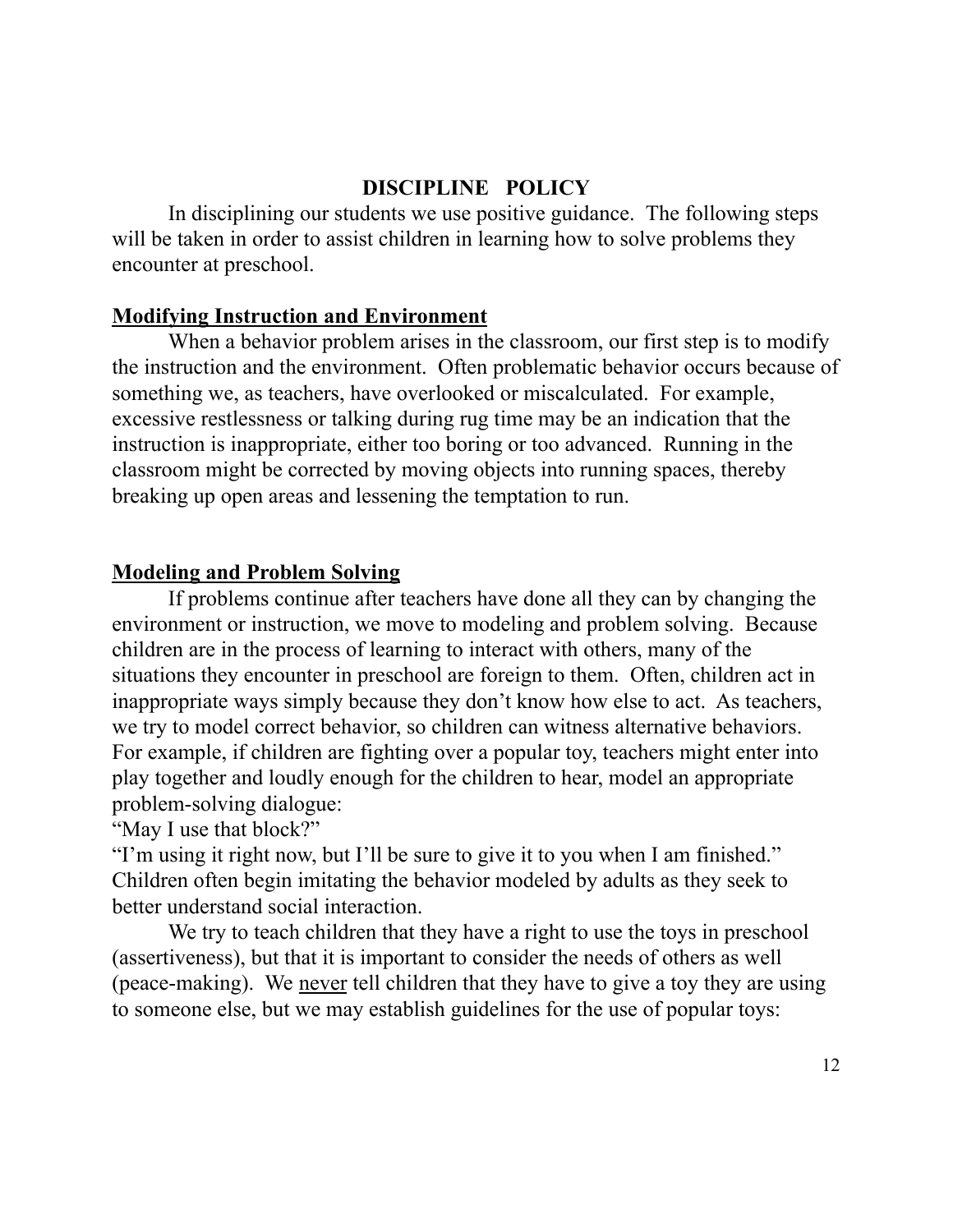"We'll sing the alphabet song and count to twenty. Then it will be Anne's turn for the cash register."

In this way, we try to sensitize children to the needs of others, while acknowledging that their own needs are important as well.

### **Direct Instruction With Positive Statements**

When direct instruction is necessary, we use positive statements. Instead of saying, "Stop running in the classroom," we say, "Please use your quiet inside walking feet." This accomplishes two things. First, children don't feel a harsh rebuke in a positive statement, and second, a negative behavior is replaced with a positive one. Asking children to stop running gives them no idea of what our expectations are. The positive statement, on the other hand, tells them exactly what we expect - quiet walking.

### **Making Choices and Recognizing Consequences**

In addition to positive statements, we present children with choices. For example, if a child refuses to come to the rug, we say, "You may walk to the rug, hop to the rug, or be carried to the rug." Because all these choices are acceptable to the teacher, the child is truly free to choose as he wishes!

Ultimately, refusal to make choices or to do what the class is doing results in this choice:

"Would you like to join the class or sit alone with me? If you choose not to do what the rest of the class is doing, you choose not to be a part of the class and you miss out on the fun we are having." It generally takes only a few seconds of waiting with the teacher before a child chooses to re-join his laughing classmates in their play.

Teachers stress to children that there are good choices and bad choices, and both have their consequences. Making good choices usually results in good things and good feelings, while making bad choices usually leads to unpleasant things and unhappiness.

We try to let natural consequences follow actions when doing so does not endanger the children. For example, if a child chooses to throw his food during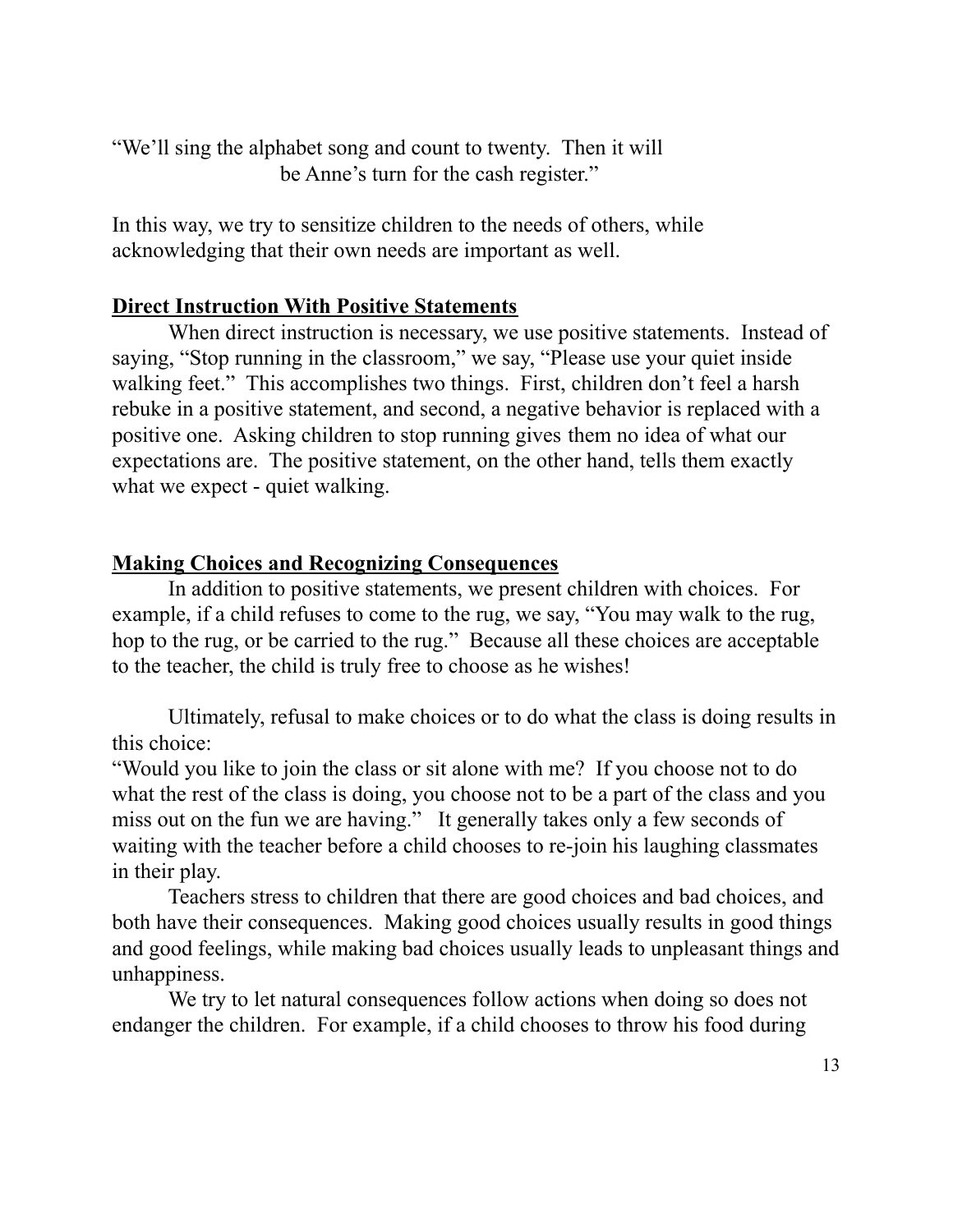snack time, he does not get to refill his plate from the serving bowl. In choosing to throw his food instead of eating it, he missed the satisfaction that might have come from a tasty treat.

### **No Physical Punishment**

If children are hurting themselves or others, or if they are being disruptive in the classroom, teachers may physically restrain them outside the classroom, but under no circumstances are children physically punished or verbally berated. Confidentiality is strictly observed and children's feelings are respected.

If a child's disruptive behavior is prolonged or becomes out of control, students may be isolated with a teacher and parents may be contacted.

In making decisions regarding discipline, we seek to foster the kinds of attitudes and habits conducive to a democratic society. Our discipline goal is not to train children to obey the adult in charge as quickly as possible, but rather to weigh options and make the choices they know will bring happiness and success to themselves and others around them. We hope to provide tools that enable our students to be effective leaders, not indifferent followers.

### **Health and Safety Regulations**

- 1. Children must have an immunization form on file in the director's office immediately after preschool begins. Parents are required to keep all information up-to-date.
- 2. We prefer not to administer medication to the preschoolers but it can be given at school if parents send specific written directions. This medication should be in its original container. If you send medication, it should be given to the director and not left in the child's backpack. This includes cough drops.
- 3. Please keep your child home when ill. A staff member will call the parent(s) to pick up the child if signs of illness are shown.
- 4. Special forms will be sent home for parental approval before the child will be allowed to go on a field trip.
- 5. Shoes must be worn to preschool and remain on throughout the school day.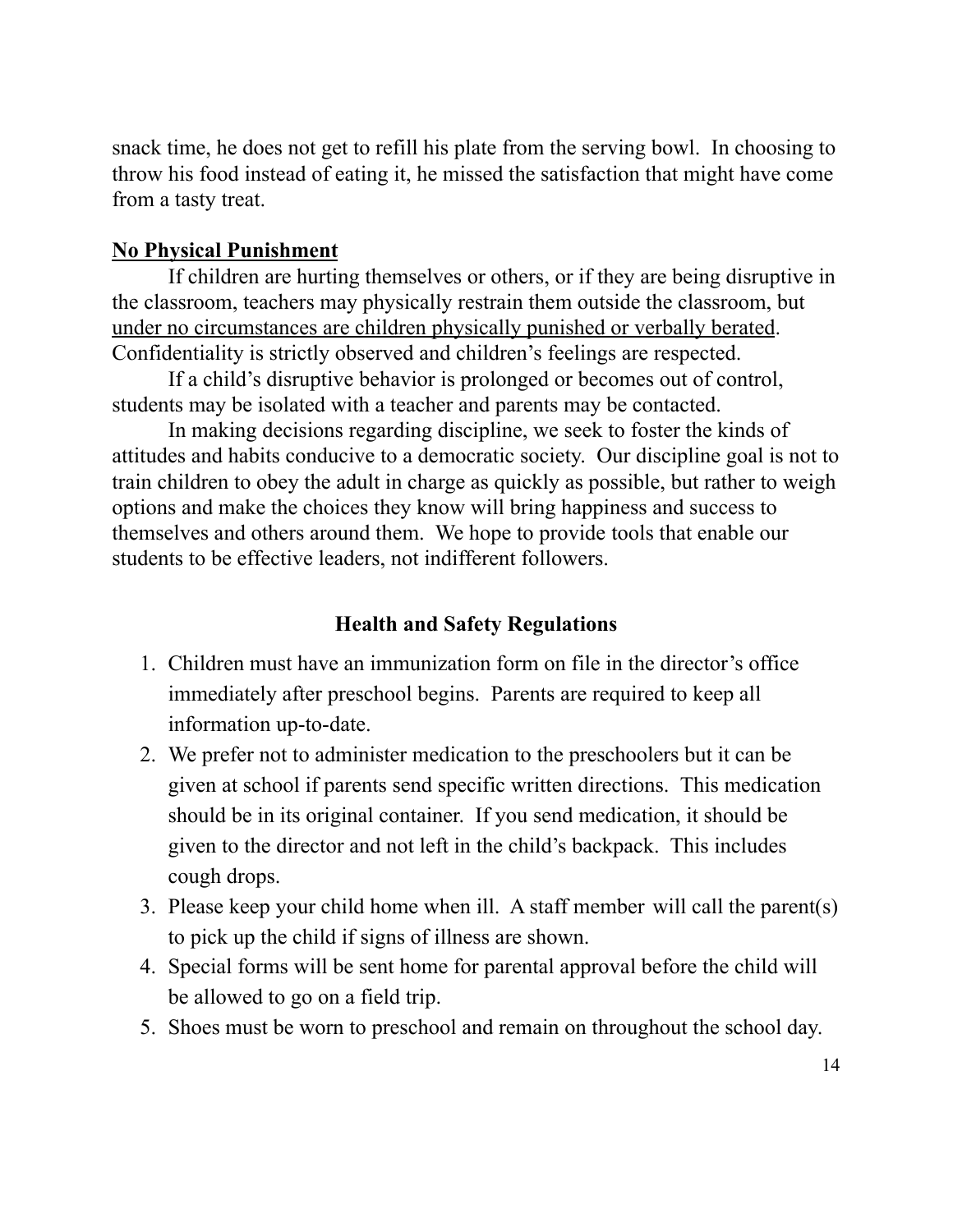## **Description Policy for the Exclusion of Ill Children**

#### **COVID-19**

Students who are diagnosed with COVID-19 will be required to follow DPH guidelines. Currently, these guidelines state that individuals must stay home for 10 days from the onset of symptoms.

#### **Strep Throat, Scarlet Fever**

Incubation period is 2-7 days. Exclusion from school: may return after recovery but must have a note from a doctor. Other children at home may attend school if they have been immunized. Call your family doctor regarding school attendance.

#### **Chicken Pox**

Incubation period is 14-21 days, usually 16-18 days. Symptoms: small water blisters on the back or chest, slight head cold, may or may not have a fever. Exclusion from school: 7 days after spots appear and all crusts are dry.

#### **Colds and Influenza**

Incubation period is 1-3 days. Symptoms: fever, chills, aches and pains in the back and limbs, sore throat and cough. Exclusion from school: 3 days. Returning to school depends on recovery. Children should be free from heavy cough and heavy nose discharge. No fever for 24 hours preceding returns to school.

#### **Conjunctivitis (Pink Eye)**

Any inflamed or discharging eye is considered to be contagious and the child should be excluded from school until fully recovered or until released by a doctor.

#### **Ringworm of the Scalp**

Incubation period is 10-14 days. Symptoms: scaly, bald patches on the scalp.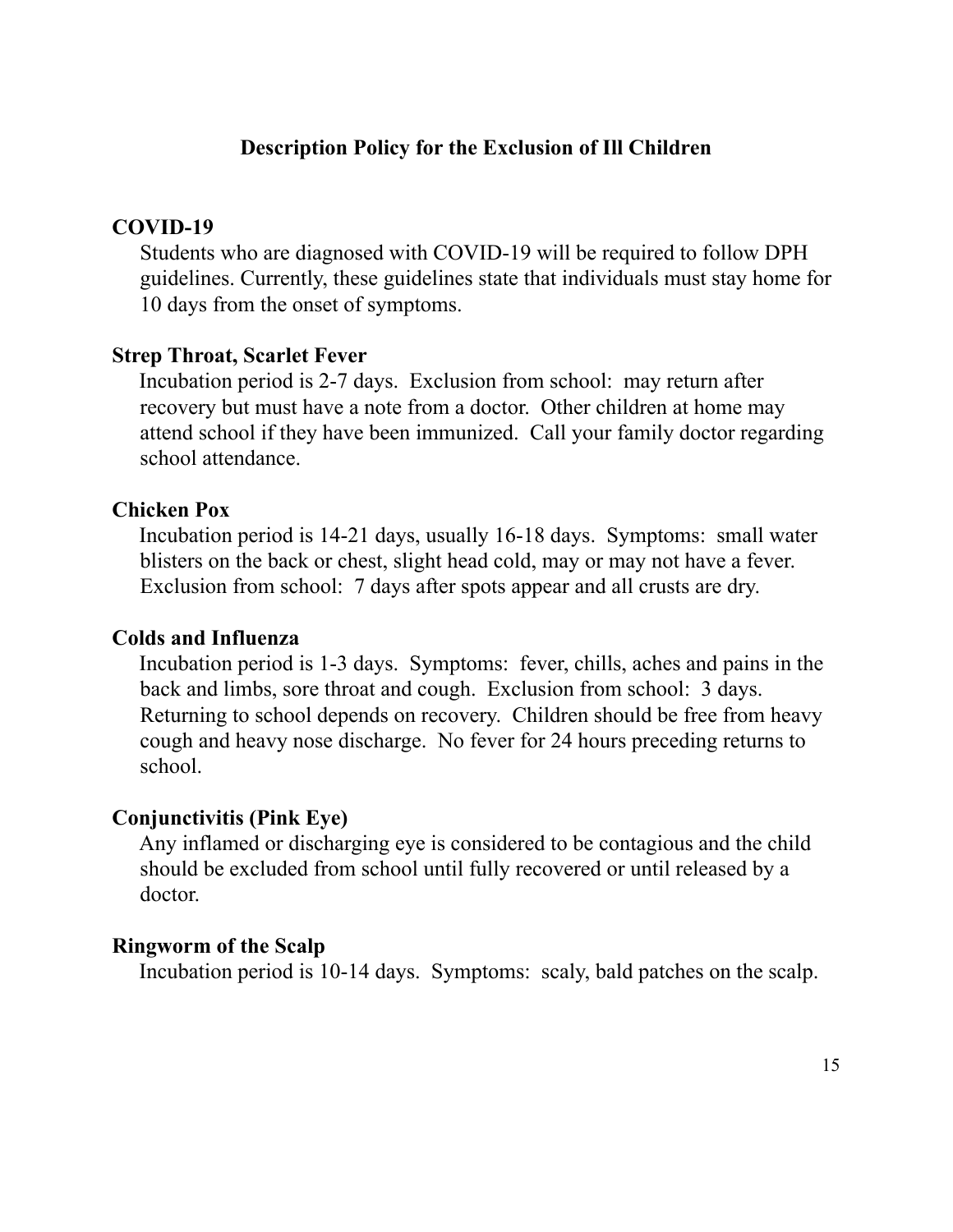### **German Measles/Rubella**

Incubation period is 14-21 days, usually 16 days. Symptoms: mild fever, rash, and enlargement of glands behind ears and back of neck at hairline. Exclusion from school until fully recovered.

### **Measles**

Incubation period is 9-11 days. Symptoms: rash on 13-15th day, cold with watery eyes, cough and fever, rash on face which spreads down body. Exclusion from school: for 7 days after the appearance of rash and the absence of fever or other symptoms.

### **Mumps**

Incubation period is 12-26 days. Symptoms: fever, swelling of one or both glands in front of ears (occasionally glands under jaw swell). Exclusion from school: until all the swelling is gone, usually about 10 days.

## **Impetigo**

Incubation period is within 5 days. Symptoms: crusted, moist sores, usually on the face and/or hands. Exclusion from school: may attend school if under doctor's care and sores are covered.

## **Hepatitis**

Incubation period is 10-40 days, usually 25 days. Symptoms: fever, headache, nausea, loss of appetite, fatigue, abdominal discomfort. Later there may be jaundice.

Exclusion from school until fully recovered. Permission to return to school must be signed by the family doctor or the Health Department.

## **Head Lice**

Symptoms: small, egg-like nodules accompanied by small lice in hair, itchy scalp. Prescribed head treatment is necessary initially with home and school areas treated (such as bed linens, dramatic play area). A repeated treatment for the larvae is required in approximately 2 weeks. Permission to return to school must be signed by the family doctor or the Health Department.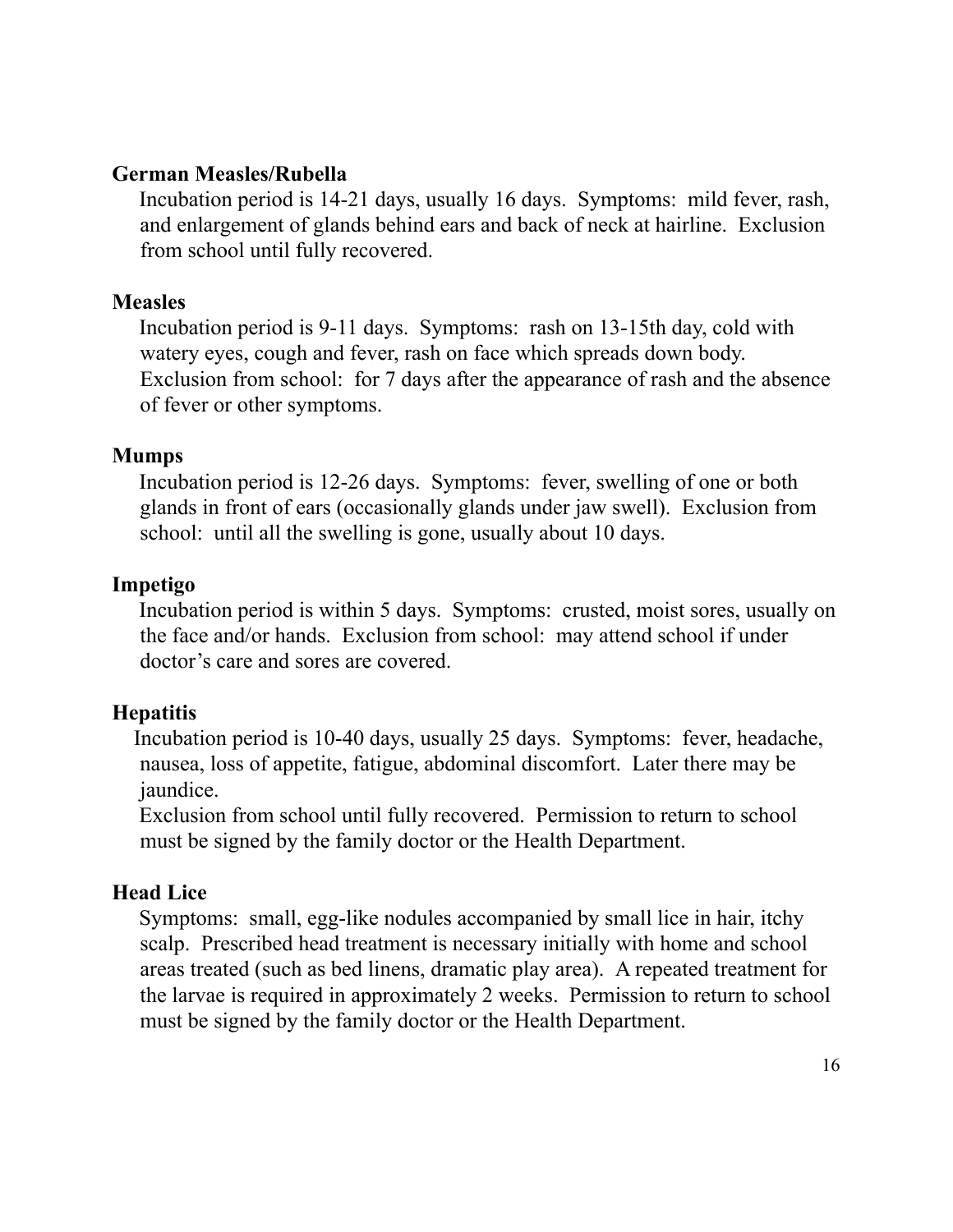## **Allergic Reactions**

Should your child have an allergic reaction to bee stings, pollen or anything else that requires immediate attention, please send a card with the procedure to be followed to the director.

## **Fever**

A child with a temperature taken under the arm (pit) over 99 degrees or an oral temperature over 100 degrees should be kept home from school. Children may return to school once they have been fever free for 24 hours.

## **Behavior**

If a child has a combination of the following behaviors, strongly consider keeping the child at home: looks or acts differently, awake most of the night, crying, unusually tired, pale, lack of appetite, nauseous, irritable or restless.

## **Respiratory**

The following symptoms should exclude a child from school: breathing difficulties, wheezing, initial onset of colds with watery eyes, drainage along with sneezing, colds with yellow-green nasal discharge and prolonged cough.

## **Diarrhea**

Characterized by frequent watery or green-colored bowel movements, which are not related to medications or food reactions would warrant staying home.

## **Sore Throat**

If a child's sore throat needs culturing because other signs are present, he or she should be excluded from school.

If a child develops any of these symptoms while at school, a parent will be contacted to pick up the child immediately. Parents should have a plan for a sick child and make sure all contact numbers are current. We will call parents first; if parents cannot be reached, we will call the emergency contacts.

Should a child develop an infectious disease following a school day, parents should contact the LLL Instructor.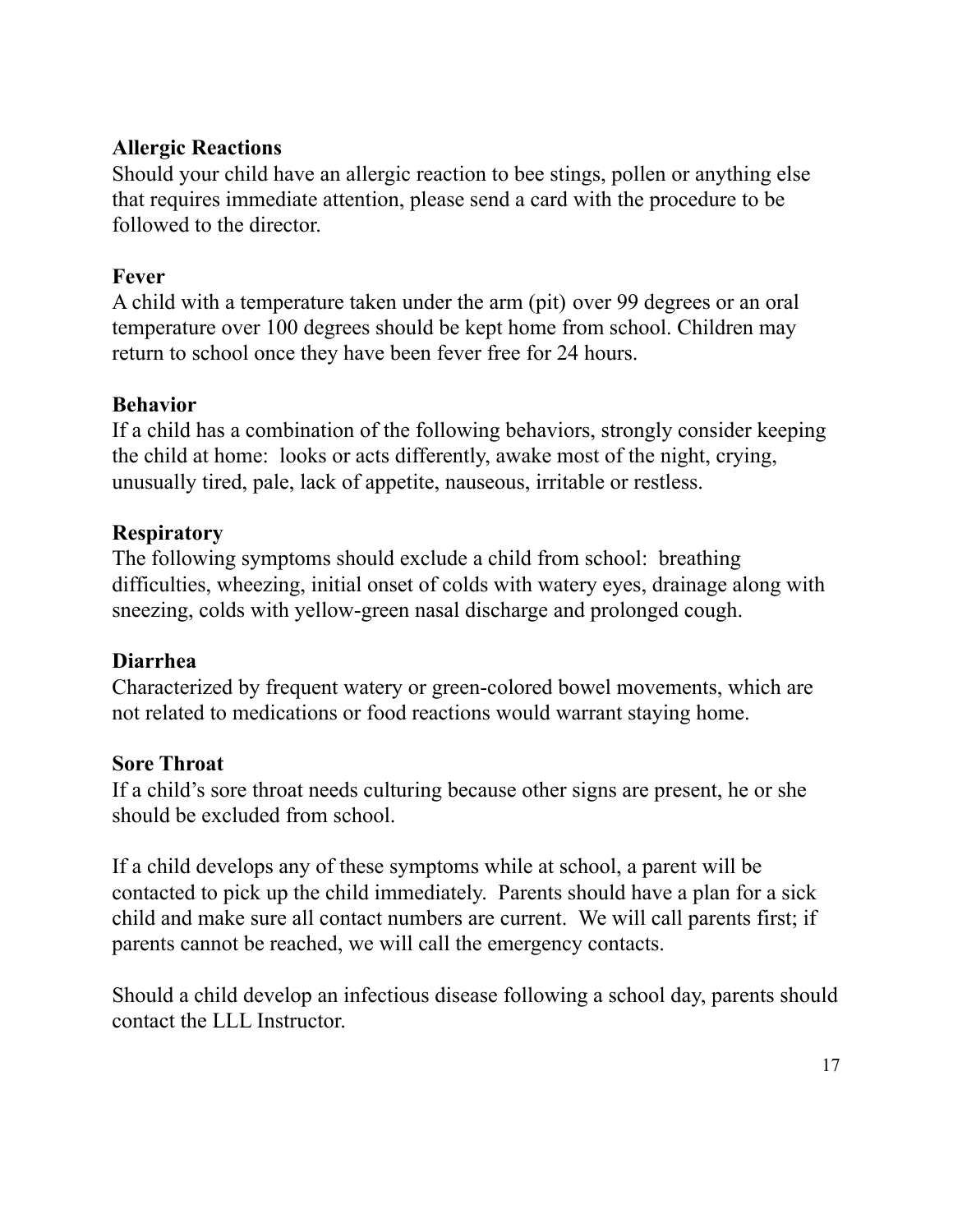## **Food Policies**

Every child should bring a snack, lunch and drink. Please provide all utensils needed (spoons, straws, etc.) All lunch boxes should be labeled with the child's name, preferably on the outside. Food should not require refrigeration or to be heated up.

Please do not send drinks that would stain the carpet (red, blue, etc.)

If juice boxes are sent, children should be able to open them, place straw in them, and not squeeze the juice out. If a child does not have lunch, we will give the child crackers and water.

\*Please finish breakfast at home or in the car.\*

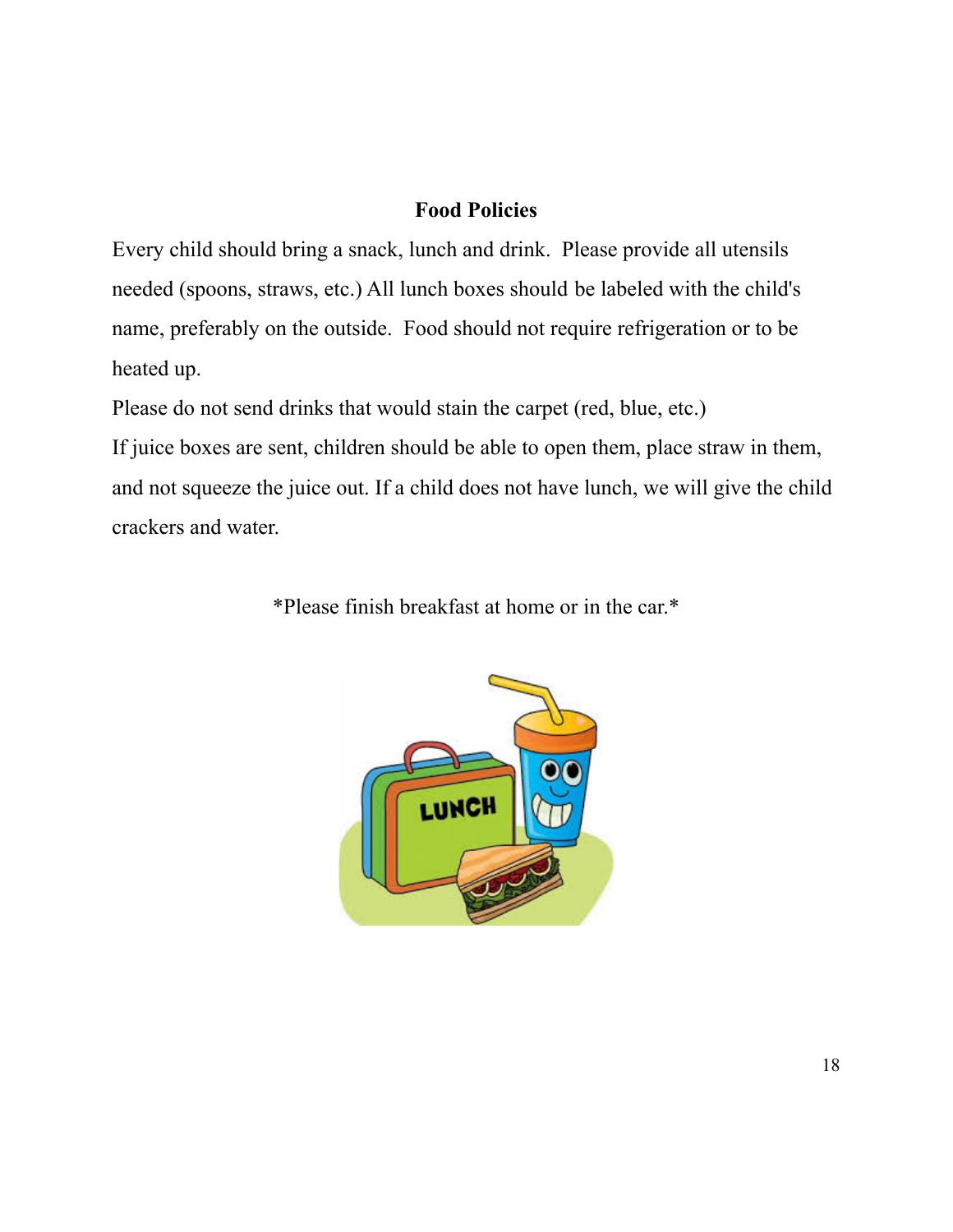### **Parent Involvement**

All parents are cordially invited to become involved with our program as much as your schedule will allow. We understand that work commitments will prevent many of our parents from participating in our program; however, it may be possible for you to find opportunities from the list below.

- ☑ Provide treats for the class for your child's birthday.
- ☑ Observe your child in the preschool environment.
- ☑ Read to your child every day!
- ☑ Volunteer to come in as a guest reader during story time.
- ☑ Look over the year's weekly themes. Is there a week where you would love to share your expertise or bring something in to enhance the lessons?
- ☑ Other ideas? Let's talk!

## **Parties and Special Events**

Children's birthdays can be celebrated at school with a special snack. Please let us know in advance if you plan to send in a birthday snack.